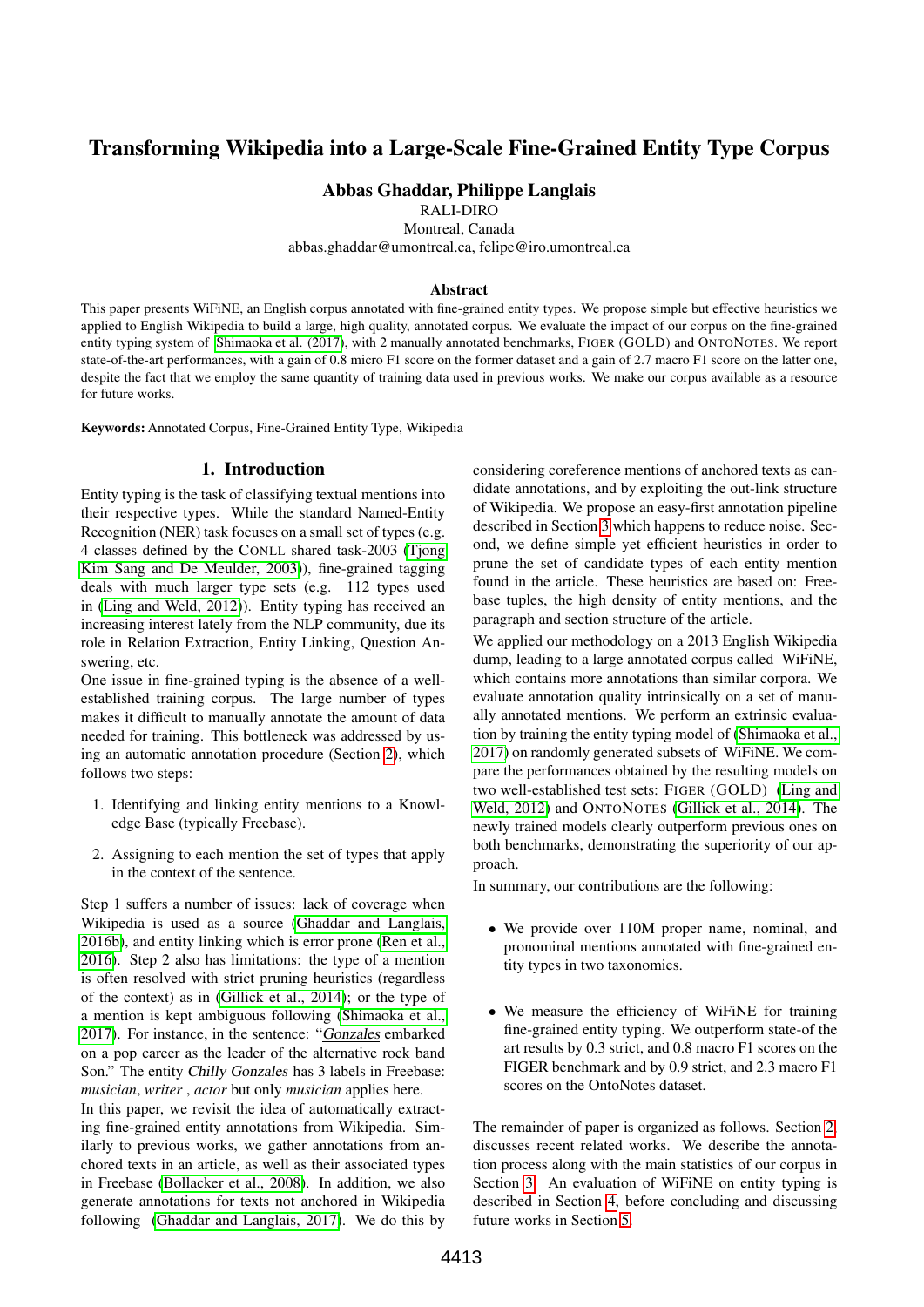{Chilly Gonzales} (born {Jason Charles Beck}; 20 March 1972) is a [Canadian] musician who resided in [Paris], [France] for several years, and now lives in [Cologne], [Germany]. Though best known for {his} first MC [...], {he} is also a pianist, producer, and songwriter. {The performer} was signed to a three-album deal with Warner Music Canada in 1995, a subsidiary of [Warner Bros. Records] ... While the album's production values were limited [Warner Bros.] simply ...

| Paris                                              |  |  |  |
|----------------------------------------------------|--|--|--|
| $\hookrightarrow$ Europe, France, Napoleon,        |  |  |  |
| Cologne                                            |  |  |  |
| OLT<br>$\hookrightarrow$ Germany, Alsace,          |  |  |  |
| Warner Bros. Records                               |  |  |  |
| $\hookrightarrow$ Warner, Warner Bros., the label, |  |  |  |
| France<br>CТ                                       |  |  |  |
| $\hookrightarrow$ French Republic, the country     |  |  |  |

<span id="page-1-1"></span>Figure 1: Illustration of the process with which we gather annotations into WiFiNE for the target page [https://en.](https://en.wikipedia.org/wiki/Chilly_Gonzales) [wikipedia.org/wiki/Chilly\\_Gonzales](https://en.wikipedia.org/wiki/Chilly_Gonzales). Square Bracketed segments are the annotations; curly brackets indicate mentions from the resource of [\(Ghaddar and Langlais, 2016a\)](#page-7-8); while underlined text are anchored texts in the corresponding Wikipedia page. OLT represents the out-link table (which is compiled from the Wikipedia out-link graph structure), and CT represents the coreference table we gathered from the resource.

## 2. Related Works

In previous works, the entity mention detection process is performed using one of two methods. The first one consists in using the internal links in Wikipedia as training data, where anchored strings (that have an equivalent page in Freebase) are treated as entity mentions [\(Ling and](#page-7-2) [Weld, 2012;](#page-7-2) [Ren et al., 2016\)](#page-7-4). Another method is to directly use a Freebase entity resolver such as DB-pedia Spotligh [\(Daiber et al., 2013\)](#page-7-9) to link textual mentions to their Freebase page [\(Gillick et al., 2014;](#page-7-5) [Yogatama et al.,](#page-7-10) [2015;](#page-7-10) [Ren et al., 2016\)](#page-7-4).

In both cases, the Freebase object\_type attributes of the entity are mapped to a predefined set of types. In the last few years, two popular mapping schemes emerged: FIGER [\(Ling and Weld, 2012\)](#page-7-2) (112 label) and GILLICK [\(Gillick et al., 2014\)](#page-7-5) (89 label). They are both organized in a hierarchical structure, where children labels also inherit the parent label. FIGER defines a 2-level hierarchy (e.g. / person and / person/musician); while GILLICK uses 3 levels of types (e.g. /person and /person/artist, /person/artist/musician). Most resolved entities have multiple type labels, but not all of them typically apply in a given context. One solution consists in ignoring the issue, and instead relying on the robustness of the model to deal with heterogeneous labels; this approach is adopted by [\(Yogatama et al., 2015;](#page-7-10) [Shimaoka et al., 2017\)](#page-7-0). Another solution involves filtering. In [\(Ling and Weld, 2012;](#page-7-2) [Gillick et al., 2014\)](#page-7-5), the authors apply hard pruning heuristics:

- Sibling pruning Removes sibling types if they came from a single parent type. For instance, a mention labelled as /person/artist/musician and /person/artist/actor would be tagged by /person/artist and /person.
- Minimum count pruning All labels that appear once in the document are removed. For example, if multiple entities in a document are labelled as /person/artist/musician and only one of them have /person/artist/actor as an extra label, the latter is considered noisy.

Such heuristics decrease the number of training data by 40- 45% according to [\(Gillick et al., 2014;](#page-7-5) [Ren et al., 2016\)](#page-7-4). [Ren et al. \(2016\)](#page-7-4) propose a distant supervision approach to deal with noisy labelled data. Their method consists in using unambiguous mentions to de-noise mentions with heterogeneous labels that appear in a similar context.

Because only a tiny portion of texts in Wikipedia are anchored, some strategies are needed to infer more annotations. In this study, we revisited the approach of [\(Ghaddar](#page-7-7) [and Langlais, 2017\)](#page-7-7) which consist in annotating Wikipedia with coarse-grained entity type (PER, LOC, ORG and MISC), resulting in a corpus called WiNER. In this paper, we propose to extend this approach with more types and mentions, leading to WiFiNE. First, we enrich the corpus with nominal and pronominal coreference mentions, then we extend the set of types (4 previously) to either 112 (FIGER) or 89 (GILLICK). In the next Section, we summarize the original process proposed by [\(Ghaddar and](#page-7-7) [Langlais, 2017\)](#page-7-7) and then we describe our extensions.

#### 3. WiFiNE

#### <span id="page-1-3"></span><span id="page-1-0"></span>3.1 Mention Recognition

The pipeline used to extract annotations from Wikipedia is illustrated in Figure [1,](#page-1-1) for an excerpt of the Wikipedia article [Chilly\\_Gonzales](Chilly_Gonzales), hereafter named the target article. The anchored texts of out-links in the target article are elected entity mentions. For instance, we identify Warner Bros. Records and Paris as mentions. In general, a Wikipedia article has an equivalent page in Freebase. We remove mentions that do not have such a page. This way, we filter out anchored texts that are not named-entities (such as *List of Presidents of the United States*).

Because the number of anchored strings in Wikipedia is rather small — less than 3% of the text tokens — we propose to leverage: (1) the out-link structure of Wikipedia, (2) the information of all the surface strings used to describe the main concept of a Wikipedia article. For the latter, we rely on the resource<sup>[1](#page-1-2)</sup> described in [\(Ghaddar and Langlais,](#page-7-8) [2016a\)](#page-7-8) that lists, for all the articles in Wikipedia (those that have a Freebase counterpart), all the text mentions that are coreferring to the main concept of an article (CT of Figure [1\)](#page-1-1). For instance, for the article Chilly Gonzales, the

<span id="page-1-2"></span><sup>1</sup>[http://rali.iro.umontreal.ca/rali/en/](http://rali.iro.umontreal.ca/ rali/en/wikipedia-main-concept) [wikipedia-main-concept](http://rali.iro.umontreal.ca/ rali/en/wikipedia-main-concept)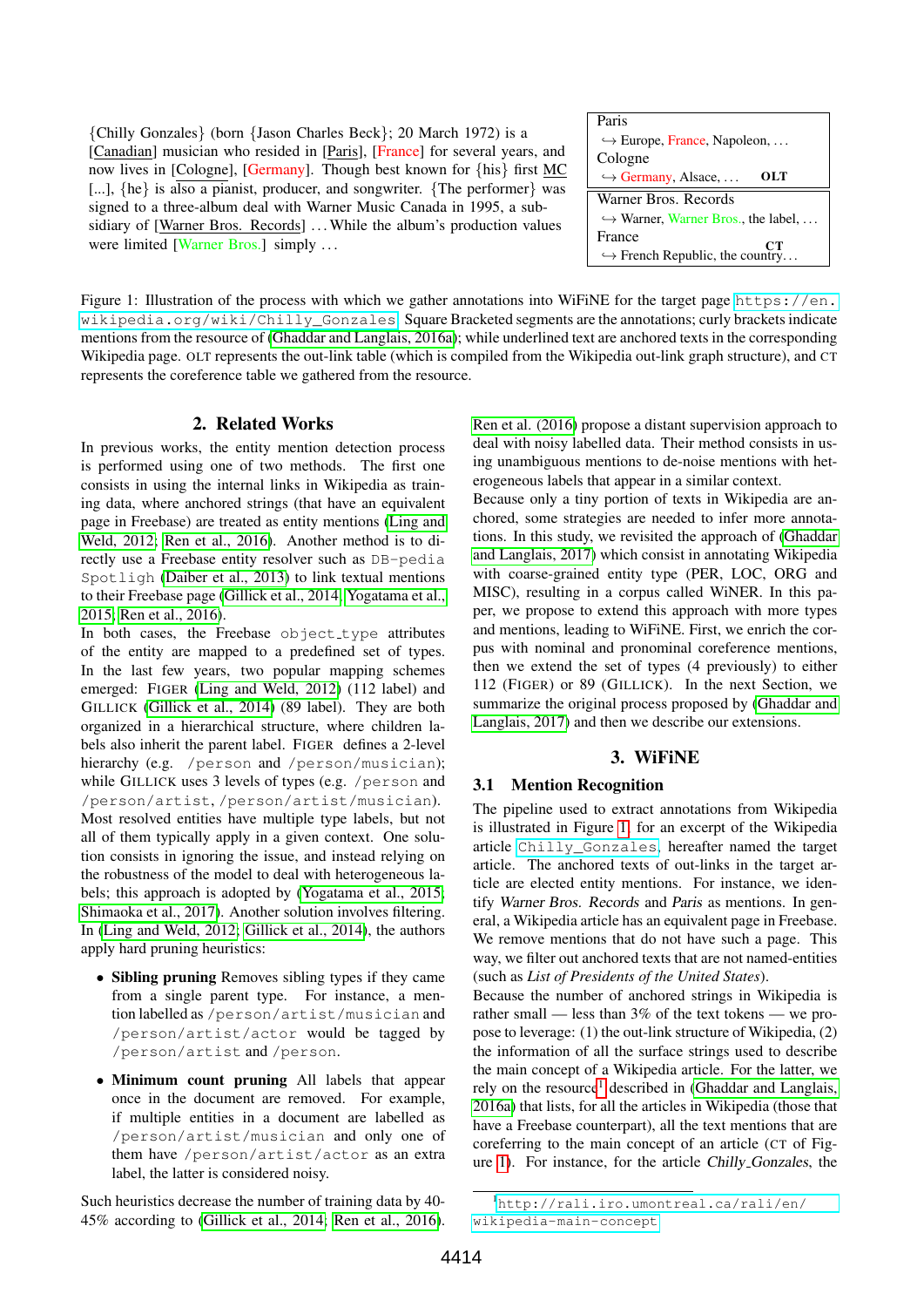(a) Gonzales was born on 20 March 1972 in Montreal, Canada .

rel: /people/person/place of birth person, artist, musician, actor, auhor

(b) Additionally, he has collaborated with **Jamie Lidell** on the albums Multiply and Compass.....

person, artist, musician, actor, auhor person, artist, musician

<span id="page-2-2"></span>Figure 2: Illustration of our de-noise heuristic rules. Spans in bold are entity mentions. Blue labels are relevant ones, while red ones are irrelevant.

resource lists proper names (e.g. Gonzales, Beck), nominal (e.g. the performer) and pronominal (e.g. he) mentions that refer to Chilly Gonzales. Our strategy for collecting extra annotations is a 4-step process, where:

- 1. We consider direct out-links of the target article. We search the titles of the articles we reach that way. We also search for their coreferences as listed in the resource of [\(Ghaddar and Langlais, 2016a\)](#page-7-8). For instance, we search (exact match) Warner Bros. Records and its coreferences (e.g. Warner, Warner Bros.) in the target article.
- 2. We follow out-links of out-links, and search in the target article (by an exact string match) the titles of the articles reached. For instance, we search for the strings Europe, France, Napoleon, as well as other article titles from the out-link list of the article Paris.
- 3. For the titles matched during step 2, we also match their coreferent mentions. For instance, because France was matched in the previous step, we also search its coreferences as listed in the coreference table (CT of Figure [1\)](#page-1-1).
- 4. Last, we adapt the multi-sieve rule-based coreference resolver of [\(Raghunathan et al., 2010\)](#page-7-11) to the specificity of Wikipedia in order to find the antecedent referents of a pronominal mention. The rules link a pronoun to its best antecedent mention based on attributes agreement (gender, number, entity type,...). We apply the pronoun coreference rules on each article, then discard all pronouns that do not refer to a Wikipedia entity mention.

During this process, some collisions may occur. We solve the issue of overlapping annotations by applying the steps exactly in the order presented above. Our steps have been ordered in such a way that the earlier the step, the more confidence we have in the strings matched at that step. It may also happen that two out-link articles contain the same mention (for instance Washington State and George Washington both contain the mention *Washington*), in which case we annotate this ambiguous mention with the type of the closest<sup>[2](#page-2-0)</sup> unambiguous mention.

# 3.2 Manual Evaluation

Step 1 raises the coverage from less than 3% to 9.5%, step 2 further raises it to 11.5%, while step 3 and 4 increase it to 23% and 30% respectively. We assessed the annotation quality of a random subset of 1000 mentions. While we measure an accuracy of 92% and 88% for mentions detected during step 1 and 2 respectively, the accuracy decreases to 81% and 77% during step 3 and 4 respectively. We identified two main sources for errors in the coreferent mentions detection procedure.

- a) *[Eldridge Pope]* was a traditional brewery.....Sixteen years later the *[Pope]*<sup>\*</sup> brothers floated the business...
- b) Montreal Impact's biggest rival is *[Toronto FC]* because Canada's two largest cities have rivalries in and out of sport. Montreal and *[Toronto]* $_{\star}$  professional soccer teams have competed against each other for over 40 years.

<span id="page-2-1"></span>Figure 3: Examples of errors in our annotation pipeline. Faulty annotations are marked with a star.

One source of error comes from the resource used to identify the mentions of the main concept. We measured in a previous work [\(Ghaddar and Langlais, 2016a\)](#page-7-8), that the process we rely on for this (a binary classifier) has an accuracy of 89%. Example (a) of Figure [3](#page-2-1) illustrates such a mistake where the family name *Pope* is wrongly assumed coreferent to the brewery *Eldridge Pope*. We also found that our 4-step process and the disambiguation rules fail in 15% of the cases. Figure [3](#page-2-1) b) illustrates an example where we erroneously recognize the mention *Toronto* (referring to the town) as a coreferent of the (non ambiguous mention) *Toronto FC*, simply because the latter is close to the former.

# 3.3 Type Mapping

Following previous works, we map Freebase object type attributes of each entity mention detected to a set of fine-grained types. An entity mention is said to be clean if its labels belong to only a single path (not necessarly a leaf); otherwise, it is noisy. For example, the mentions France or Germany with labels /location and /location/country are considered clean. On the other hand, the entity mention Chilly Gonzales annotated with 5 labels (/person, /person/artist, /person/artist/musician, /person/artist/actor, and /person/artist /author) is considered noisy because only one of the

<span id="page-2-0"></span><sup>2</sup>Before or after the named-entity.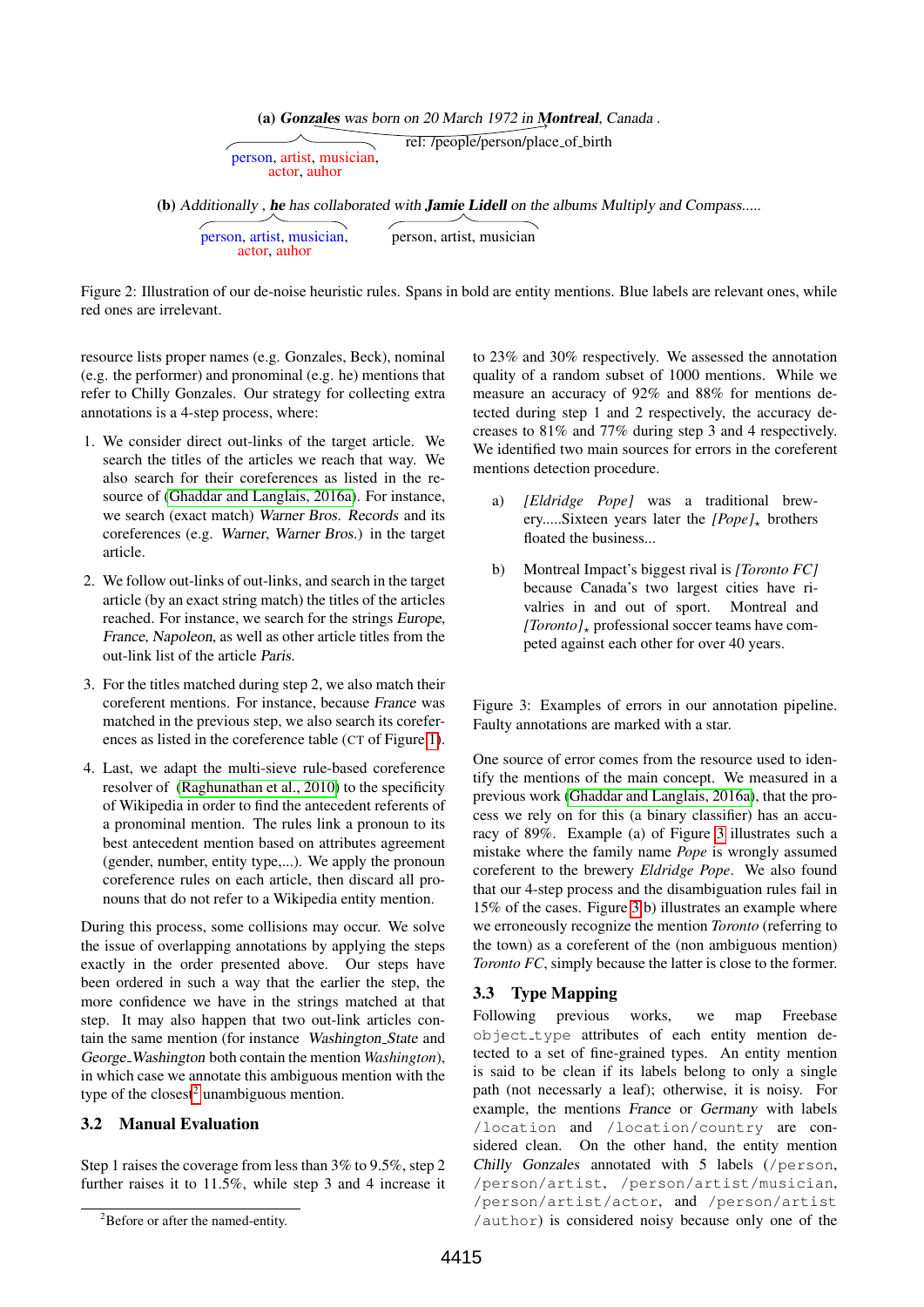last three types is qualified in a given context (see Fig. [2\)](#page-2-2). We measured that 23% of mentions in WiFiNE that have two labels or more don't belong to a single path (noisy), and 47% of those have more than 2 noisy labels (e.g. Gonzales in Fig. [2\)](#page-2-2). We propose to eliminate noisy labels in WiFiNE using rules based on the high coverage of entity mentions, coupled with Freebase triples and the paragraph and section structure of Wikipedia:

- 1. Freebase Relation Type: We label the mention by the type indicated by the relation. A Freebase relation is a concatenation of a series of fragments. The first two fragments of the relation indicate the Freebase type of the subject, and the third fragment indicates the relation type. In example (a) of Fig. [2,](#page-2-2) the triple (arg1: *Chilly Gonzales*; rel: /people/person/place of birth; arg2: *Montreal*) found in Freebase indicates that only /person should apply to the *Gonzales* mention in this context.
- 2. Common Attribute Sharing: If a non-ambiguous mention (*Jamie Lidell* in example (b)) has a type set which is a subset of another mention with noisy labels (*he*, referent of *Chilly Gonzales*) occurs in the same sentence, we assign to the noisy mention the common labels between both mentions.

We first apply our rules at the sentence level, then at the paragraph and section level. Whenever we de-noise an entity mention in such a way, all its coreferent mentions (in the scope) receive the same type.

| <b>Heuristic</b>            | Pre  | Rec   | F1   |  |  |  |
|-----------------------------|------|-------|------|--|--|--|
| w/o Rules                   | 31.8 | 100.0 | 48.3 |  |  |  |
| <b>Rule-1 only</b>          | 48.8 | 87.2  | 62.3 |  |  |  |
| <b>Rule-2 only</b>          | 56.4 | 85.6  | 68.0 |  |  |  |
| <b>Both Rules</b>           | 79.2 | 81.8  | 80.5 |  |  |  |
| <b>Level of Application</b> |      |       |      |  |  |  |
| <b>Sentence</b>             | 66.5 | 85.5  | 73.7 |  |  |  |
| + Paragraph                 | 72.7 | 82.6  | 78.6 |  |  |  |
| + Section                   | 79.2 | 81.8  | 80.5 |  |  |  |

<span id="page-3-0"></span>Table 1: De-noising rules evaluation on 1000 hand-labelled mentions following GILLICK type hierarchy.

We assessed the quality of our de-noising rules on 1000 randomly selected noisy mentions. Table [1](#page-3-0) reports precision, recall and F1 scores on the ablation study of the proposed heuristics. We start with an accuracy of 48% when either rule is applied. We measure performance after removing labels identified as noisy by rule one, two and both. Also, we measure the accuracy when the rules are applied at sentence, paragraph and section levels. Results show that our rules greatly improve the annotation quality by roughly 32%. Also, we observe that the first rule is more important than the second, but both rules complement each other. As expected, applying the rules at paragraph and section levels further improve the performance. We identify two sources of errors: (1) pruning heuristics

don't apply to 11% of mentions; (2) our rules failed to pick up the correct label in 9% of the cases. Example (a) of Figure [4](#page-3-1) illustrates such a mistake where Gonzales is labelled as *musician* rather than *author* because Feist is considered as *musician* in this context. In example (b), Gonzales is wrongly labelled as *person* thought that the relation /people/person/nationality exist between both entity but the sentence don't state it.

- a)  $[Gonzales]_{musicians}$  returned as a contributor on [Feist]'s 2007 album...
- b) [Gonzales] $_{person*}$  said in an interview: My experiences in [Canada] had been disappointing

<span id="page-3-1"></span>Figure 4: Examples of errors in our de-noising rules. Faulty annotations are marked with a star.

Table [2](#page-4-1) illustrates a randomly-picked selection of mentions annotated in WiFiNE, along with their type according to the GILLICK scheme. The last two examples illustrate noisy annotations. In the first one our process failed to distinguish between the company and its product. The second example is a mention detection error, we couldn't recognize Viitorul Homocea as an entity, because this soccer team does not have a page in Wikipedia or Freebase.

## 3.4 Corpus Statistics

WiFiNE is built from 3.2M Wikipedia articles, comprising more than 1.3G tokens accounting for 54M sentences, 41M of which contain at least one entity mention. Overall, it gathers 182.7M mentions: 95.1M proper, 62.4M nominal and 24.2M pronominal ones. Table [3](#page-3-2) summarizes the mention statistics and label distribution over the number of levels of FIGER and GILLICK type hierarchies.

|                            | <b>FIGER</b> | <b>GILLICK</b> |
|----------------------------|--------------|----------------|
| <b>Total mentions</b>      | 159.4        | 111.1          |
| <b>Proper mentions</b>     | 82.5 (52%)   | 64.8 (58%)     |
| <b>Nominal mentions</b>    | 55.9 (35%)   | 29.8 (27%)     |
| <b>Pronominal mentions</b> | 21.0 (13%)   | 16.5(15%)      |
| <b>Total Labels</b>        | 243.2        | 230.9          |
| <b>Level 1</b>             | 153.8 (63%)  | 111.1 (48%)    |
| <b>Level 2</b>             | 89.5 (37%)   | 90.0 (39%)     |
| Level 3                    |              | 29.8 (13%)     |

<span id="page-3-2"></span>Table 3: Mention statistics and label distribution (in millions and percentages) over the number of levels of FIGER and GILLICK type hierarchy.

First, we note that the total number of mentions in FIGER and GILLICK is less than the total number of entity mentions. This is because: (a) we remove noisy mentions that our rules failed to disambiguate (11%), (b) some mentions cannot be mapped to either schemes (e.g. fictional characters). Second, we note that FIGER mentions out number those of GILLICK, simply because their scheme covers more types (112 vs 89).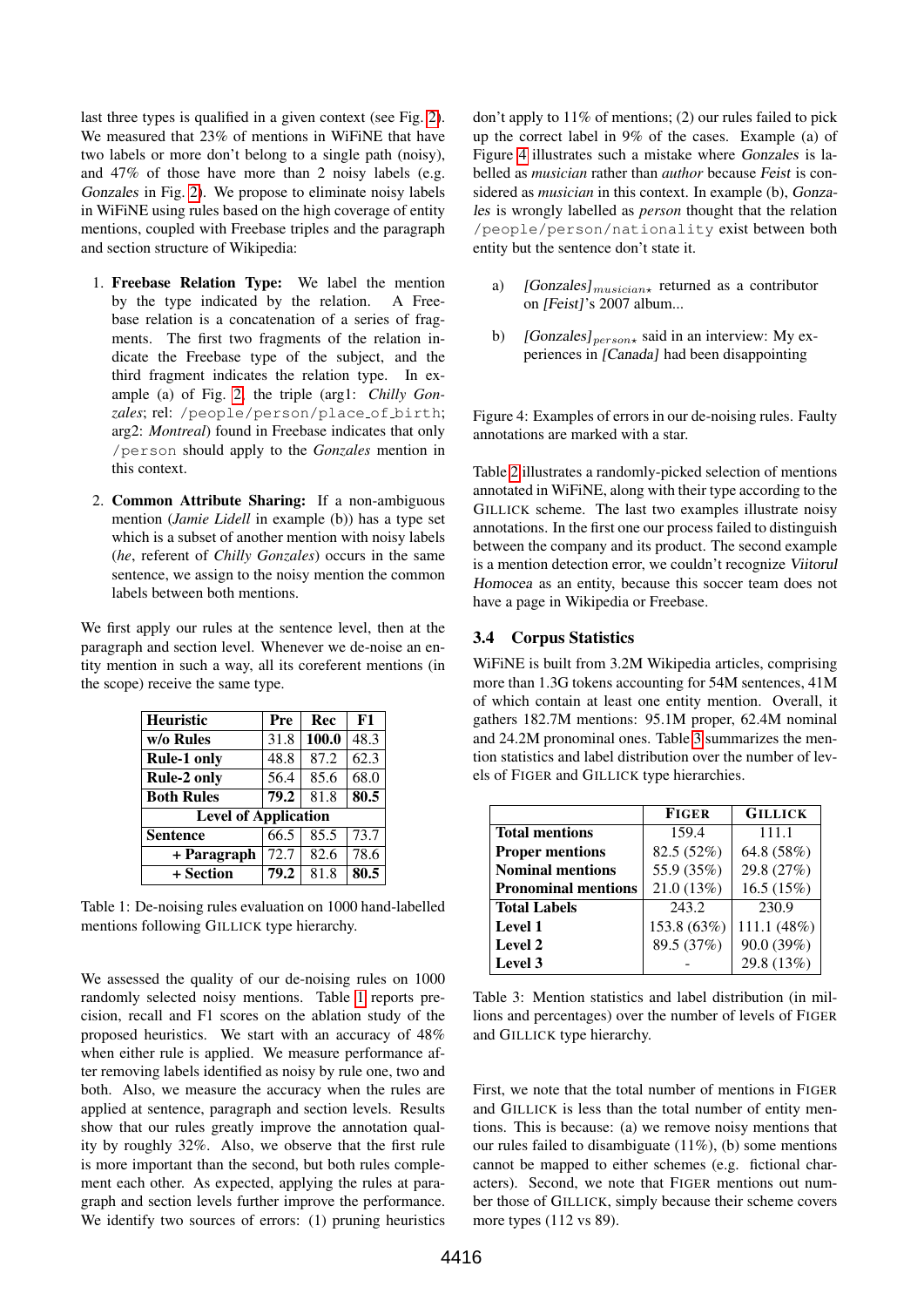| <b>Sentence</b>                                                                                         | Labels                            |
|---------------------------------------------------------------------------------------------------------|-----------------------------------|
| In Kent v. Dulles , $357$ U.S. 116 (1958), the Court held that the federal government                   | /other                            |
|                                                                                                         | /other/event                      |
|                                                                                                         | /location                         |
| The <b>Cangrejal River</b> or <b>Río Cangrejal</b> is a river that drains several mountain tributaries  | /location/geography               |
|                                                                                                         | /location/geography/body_of_water |
|                                                                                                         | /other                            |
| editions of <b>Millionaire</b> to be aired between 7:00 and 7:30 pm                                     | /other/art                        |
|                                                                                                         | /other/art/broadcast              |
| <b>Mies Bouwman</b> stopped <b>her</b> regular work after falling sick but has occasionally             | /person                           |
|                                                                                                         | /person/artist                    |
| to imprisoned Christians and niece of the <b>Emperor Gallienus</b> , found Anthimus in prison.          | /person                           |
|                                                                                                         | /person/political_figure          |
| of vinyl siding which does not weather as wood does.                                                    | /other                            |
|                                                                                                         | /other/product                    |
| The firm was the first state-owned rail vehicle in Argentina                                            | /organization                     |
|                                                                                                         | /organization/company             |
|                                                                                                         | /other                            |
| The $1 - 2$ ton was a sailing event on the <b>Sailing at the 1900 Summer Olympics</b> program in Meulan | /other/event                      |
|                                                                                                         | /other/event/sports_event         |
|                                                                                                         | /person                           |
| He took part in the White Council after Sauron 's return                                                | /person/artist                    |
|                                                                                                         | /person/artist/actor              |
| Clove is Syzygium aromaticum and belongs to division of Magnoliophyta in the kingdom Plantae.           | /other                            |
|                                                                                                         | /other/living_thing               |
| <b>Pepsi</b> <sup>*</sup> also created a fellowship at Harvard University which enable students from    | /other                            |
|                                                                                                         | /other/food                       |
| Viitorul <b>Homocea</b> <sup>*</sup> , Siretul Suraia and Trotusul Ruginesti deducted 3 points.         | /location                         |

<span id="page-4-1"></span>Table 2: Random selection of annotations from WiFiNE following GILLICK type hierarchy. Faulty annotations are marked with a star.



<span id="page-4-2"></span>Figure 5: Distribution of entity type labels according to the FIGER type hierarchy.

Following the GILLICK scheme, each mention has 2 types on average, where 39% of them are of level 2, and 13% are of level 3. The distribution of level 2 and 3 labels in WiFiNE exceed its equivalent in the ONTONOTES [\(Gillick](#page-7-5) [et al., 2014\)](#page-7-5) dataset (29% and 3% respectively). Figure [5](#page-4-2) illustrates the percentage of types that recieve a given number of mentions in WiFiNE. It shows that the majority of types have more than 100k mentions and roughly 25% (like city, company, date) exceeds 1M mentions. Also, we observe that 5% of the types have less than 10k mentions (e.g. /event/terrorist attack), and none of them has less than  $1k$  mentions<sup>[3](#page-4-3)</sup>.

# 4. Evaluation on Entity Typing

## 4.1 Reference System

In all experiments, we deploy the off the shelf neural network model of [\(Shimaoka et al., 2017\)](#page-7-0). Given a mention in its context, the model uses three representations in order to associate the mention with the correct types.

- Mention representation: the average of the mention words embedding.
- Context representation: First, a Bi-LSTM model is applied on the left and right context of the mention, then an attention layer is placed on top of the model.
- Feature Representation: They learn the representations of hand-crafted features.

We trained the tagger on various subsets of WiFiNE as described in the next section. We use the default configuration of the tagger, except the batch size which we set to 100 rather than 1000 and the learning rate that we changed from 0.001 to 0.0005[4](#page-4-4)

# 4.2 Datasets and Evaluation Metrics

We evaluate the model on two manually annotated benchmark: FIGER (GOLD) [\(Ling and Weld, 2012\)](#page-7-2) and ONTONOTES [\(Gillick et al., 2014\)](#page-7-5). The first consist of 18 news reports annotated following FIGER scheme, while the second are 77 documents from the OntoNotes 5.0 [\(Weischedel et al., 2013\)](#page-7-12) test set annotated according to the GILLICK scheme. Following previous works, we used Strict, loose Macro-averaged, and loose Micro-averaged

<span id="page-4-3"></span><span id="page-4-0"></span><sup>&</sup>lt;sup>3</sup>A similar distribution is obtained with GILLICK type hierarchy.

<span id="page-4-4"></span><sup>4</sup>We observed better results on the held-out development set.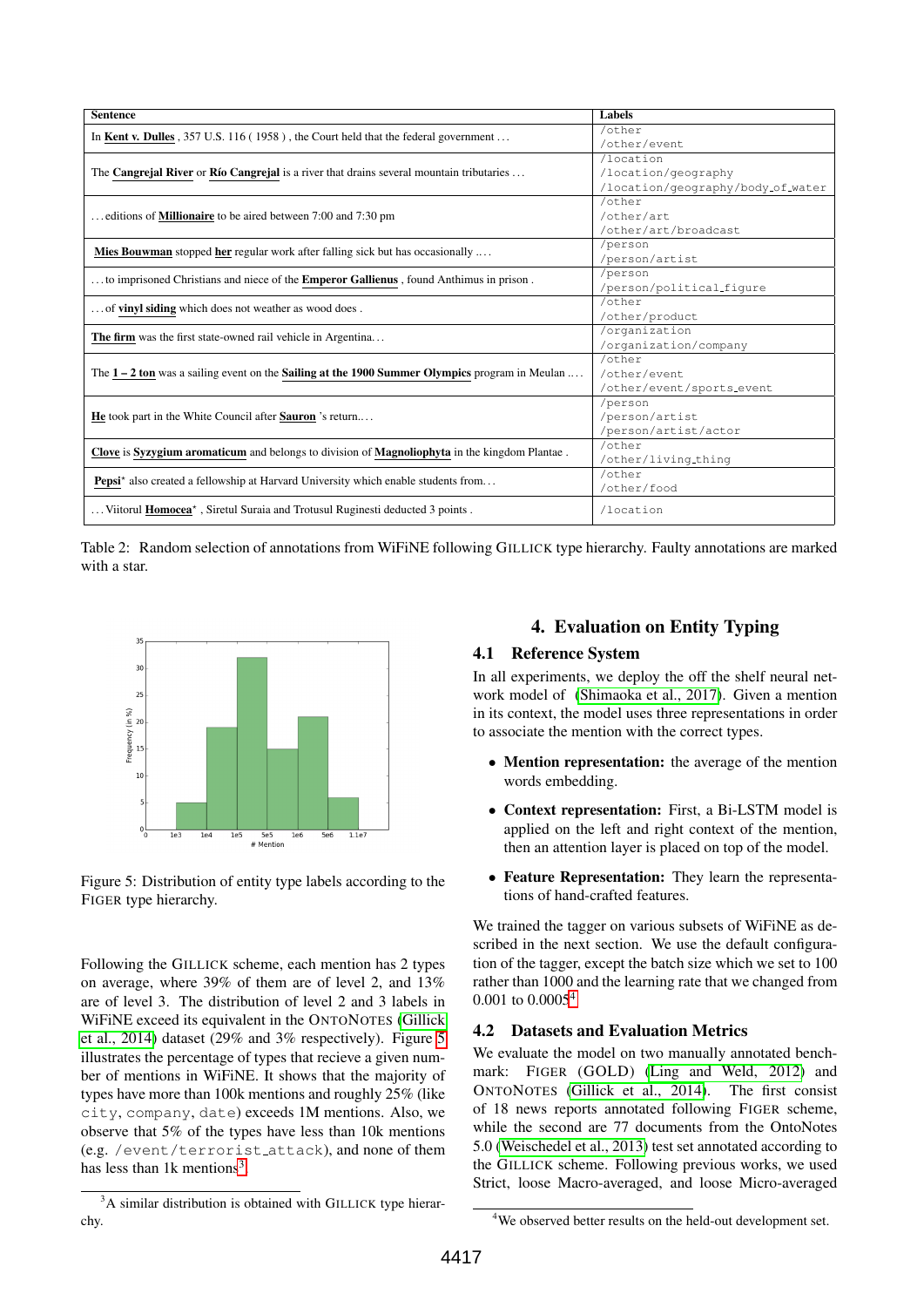F1 scores as metrics for evaluation. Strict measures exact match, while losses metrics measure macro/micro partial matches between gold and system labels. Macro is the average of F1 scores on all types, while Micro is the harmonic mean. Table [4](#page-5-0) and [6](#page-6-1) compared the performance obtained by the resulting models with those of previous works on FIGER (GOLD) and ONTONOTES test set respectively. We perform an ablation test on our 4-step process of Section [3.1](#page-1-3) by training the model on 7 variants of WiFiNE:

- Line 1-3: hyperlinks + proper name coreference mentions (step 1 and 2 of Section [3.1](#page-1-3) )
- Line 4: hyperlinks + proper name + nominal coreference mentions (step 1-3 of Section [3.1\)](#page-1-3).
- Line 5: hyperlinks + proper name + pronominal coreference mentions (step 1, 2 and 4 of Section [3.1\)](#page-1-3).
- Line 6-7: hyperlinks + proper name + nominal + pronominal coreference mentions (all steps).

The goal is to validate if proper name, nominal and pronominal coreference mentions are necessary to finegrained entity tying performance. For each variant, we report the average score on 5 randomly generated subsets. To be comparable with previous works, we used training materiel up to 4 million mentions, and leave experiments on the usefulness of the full WiFiNE for future work.

## 4.3 Results on FIGER (GOLD)

Previous works trained their models on 2.6 million mentions obtained by mapping hyperlinks in Wikipedia articles to Freebase<sup>[5](#page-5-1)</sup>.

| <b>Models</b> |   |                             |                                   | <b>Strict Macro Micro</b> |       |       |
|---------------|---|-----------------------------|-----------------------------------|---------------------------|-------|-------|
|               |   | FIGER (Ling and Weld, 2012) |                                   | 52.30                     | 69.90 | 69.30 |
|               |   |                             | FIGER+PLE (Ren et al., 2016)      | 59.90                     | 76.30 | 74.90 |
|               |   |                             | Attentive (Shimaoka et al., 2017) | 59.68                     | 78.97 | 75.36 |
|               |   | (Abhishek et al., 2017)     |                                   | 65.80                     | 81.20 | 77.40 |
|               |   |                             | <b>Proper Nominal Pronominal</b>  | This work                 |       |       |
| (1)           |   |                             |                                   | 61.99                     | 76.20 | 75.12 |
| (2)           | 2 |                             |                                   | 63.77                     | 77.56 | 76.25 |
| (3)           | 3 |                             |                                   | 63.41                     | 78.03 | 76.32 |
| (4)           |   |                             |                                   | 64.83                     | 79.26 | 77.36 |
| (5)           |   |                             |                                   | 63.06                     | 79.00 | 76.77 |
| (6)           |   |                             |                                   | 65.19                     | 79.59 | 77.55 |
|               |   |                             |                                   | 66.07                     | 79.94 | 78.21 |

<span id="page-5-0"></span>Table 4: Results of the reference system trained on various subsets of WiFiNE, compared to other published results on the FIGER (GOLD) test set. Training data (in millions) include: proper name; nominal and pronominal mentions.

Our model trained on 4M mention (line 7) outperforms the initial model of [\(Shimaoka et al., 2017\)](#page-7-0) by 6.2, 1.0 and 2.9 on strict, micro, macro F1 scores, and the state-of-the-art of [\(Abhishek et al., 2017\)](#page-7-13) by 0.3 and 0.9 strict and macro F1 scores. First, we observe that using hyperlinks and proper name mentions (line 3) for training improves the performance of the original model of [\(Shimaoka et al., 2017\)](#page-7-0) that uses data driven from hyperlinks only. Second, we notice that models trained on a mix of proper name and nominal (line 4) or pronominal (line 5) coreference mentions outperform the model trained on proper name mentions (line 2) solely. Third, we observe that the combination of 3 mention types (line 6-7) is required in order to outperform the state-of-the-art, which validate our 4-step method of Section [3.1.](#page-1-3)

| Label type                | <b>FIGER (GOLD) WIFINE</b> |         |
|---------------------------|----------------------------|---------|
| /person                   | $31.5\%$                   | 16.6%   |
| /organization             | $16.9\%$                   | 7.7%    |
| /location                 | $13.2\%$                   | 13.6%   |
| /location/city            | 5.0%                       | $4.3\%$ |
| /organization/sports_team | $4\%$                      | $1.0\%$ |

<span id="page-5-2"></span>Table 5: Comparison of the distribution of the top 5 types present in FIGER (GOLD) test set to that of WiFiNE.

Table [5](#page-5-2) shows the 5 most frequent types the FIGER (GOLD) test set compared to those in WiFiNE. FIGER (GOLD) is a small dataset, it contains only 523 mentions annotated with 41 different labels. We observe that the type distribution in this dataset follows a zipfian curve, while the distribution of types in WiFiNE is similar to a normal distribution (Figure [5\)](#page-4-2). Figure [6](#page-5-3) illustrates some errors committed on FIGER (GOLD) dataset. Error mostly occur on mentions with labels that don't belong to a single path (example a), and on ambiguous mentions (example b).

(a)  $\ldots$  bring food for the employees at [Safeway]  $\ldots$ Gold: /location /location/city

/organization /organization/company Pred: /organization /organization/company

(b) *With the huge popularity of [EyeFi] cards* . . . Gold: /product Pred: /organization

<span id="page-5-3"></span>Figure 6: Examples of mentions erroneously classified in FIGER (GOLD) dataset.

### 4.4 Results on OntoNotes

[Ren et al. \(2016\)](#page-7-4), [Shimaoka et al. \(2017\)](#page-7-0) and [Abhishek](#page-7-13) [et al. \(2017\)](#page-7-13) trained their models on newswire documents present in OntoNotes [\(Weischedel et al., 2013\)](#page-7-12), where entity mentions were automatically identified and linked to Freebase using DB-pedia Spotligh [\(Daiber et al.,](#page-7-9) [2013\)](#page-7-9). On the other hand, [Gillick et al. \(2014\)](#page-7-5) and [Yo](#page-7-10)[gatama et al. \(2015\)](#page-7-10) used an entity linker to automatically annotated 113k news documents. Results on the ONTONOTES dataset validate the observation we obtained on FIGER (GOLD). Models trained on proper names in addition to nominal (line 4 in Table [6\)](#page-6-1) or pronominal (line 5) coreference mentions is better than only training on proper names (line 2). In addition, training on the combination of all coreference mentions (line 6-7) systematically improves performances.

<span id="page-5-1"></span> ${}^{5}$ The dataset is distributed by [\(Ren et al., 2016\)](#page-7-4)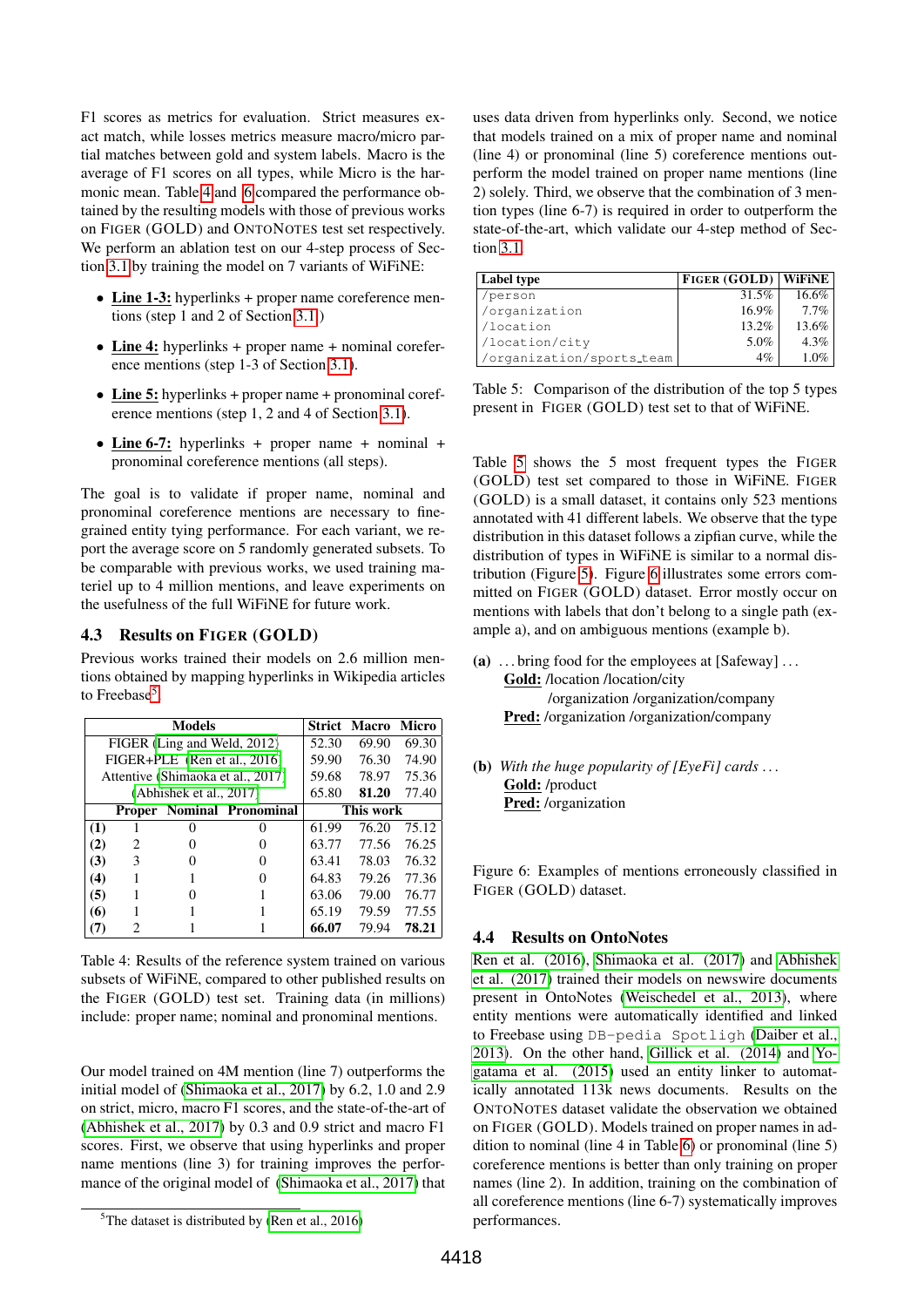| <b>Models</b>           |   |                        |                                   | <b>Strict Macro</b> | <b>Micro</b> |       |
|-------------------------|---|------------------------|-----------------------------------|---------------------|--------------|-------|
|                         |   | (Gillick et al., 2014) |                                   | N/A                 | N/A          | 70.0  |
|                         |   |                        | K-WASABIE (Yogatama et al., 2015) | N/A                 | N/A          | 72.98 |
|                         |   |                        | FIGER+PLE (Ren et al., 2016)      | 57.20               | 71.50        | 66.10 |
|                         |   |                        | Attentive (Shimaoka et al., 2017) | 51.74               | 70.98        | 64.91 |
| (Abhishek et al., 2017) |   |                        | 52.20                             | 68.50               | 63.30        |       |
|                         |   |                        | <b>Proper Nominal Pronominal</b>  | This work           |              |       |
| (1)                     |   |                        | $\mathbf{\Omega}$                 | 55.25               | 68.21        | 61.49 |
| (2)                     | 2 |                        |                                   | 57.05               | 71.96        | 66.03 |
| (3)                     | 3 |                        |                                   | 57.47               | 72.87        | 66.97 |
| (4)                     |   |                        |                                   | 57.17               | 73.07        | 67.30 |
| (5)                     |   |                        |                                   | 57.50               | 73.08        | 67.35 |
| (6)                     |   |                        |                                   | 57.80               | 73.60        | 67.82 |
|                         |   |                        |                                   | 58.05               | 73.72        | 67.97 |

<span id="page-6-1"></span>Table 6: Results of the reference system trained on various subsets of WiFiNE, compared to other published results on the ONTONOTES test set. Training data (in millions) includes: proper name; nominal and pronominal mentions.

We outperform best results reported by previous works on strict, macro F1 scores by 0.9 and 2.3 receptively. On the other hand, we underperform [\(Gillick et al., 2014\)](#page-7-5) and [\(Yogatama et al., 2015\)](#page-7-10) and by 3 and 5 point on the micro metric respectively. In [\(Gillick et al., 2014;](#page-7-5) [Yogatama](#page-7-10) [et al., 2015\)](#page-7-10), the authors do not report results on strict and macro metrics and neither their models nor their training data are available. Consequently, we couldn't specify the cause of the gap on the micro metric, but we report some improvement over [\(Shimaoka et al., 2017\)](#page-7-0) model on the loose metrics. A potential reason behind this gap is that the text genre of their training data and that of ONTONOTES is the same (newswire). Our models were trained on randomly picked Wikipedia sentences (out of domain). Also, we note that in order to generate their corpus, [\(Gillick et al.,](#page-7-5) [2014;](#page-7-5) [Yogatama et al., 2015\)](#page-7-10) applied filtering rules that are responsible for the loss of 45% of the mentions. We have no such heuristic here, but we still observe competitive performances.

| Label type            | <b>Onto Test   WiFiNE</b> |          |
|-----------------------|---------------------------|----------|
| /other                | 44.0%                     | $20.0\%$ |
| /organization         | 10.5%                     | 6.3 %    |
| /person               | 8.4%                      | 17.6%    |
| /organization/company | $7.7\%$                   | 2.3%     |
| /location             | 7.6%                      | $11.8\%$ |

<span id="page-6-2"></span>Table 7: Comparison of the distribution of the top 5 types present in ONTONOTES test set to that of WiFiNE.

Table [7](#page-6-2) shows the 5 most frequent types in the ONTONOTES dataset and in WiFiNE. Although ONTONOTES is much larger the FIGER  $(GOLD)^6$  $(GOLD)^6$ , we still observe that the distribution of types in this dataset is zipfian. We also note that the type /other is over-represented (44%) in this dataset, because [Gillick](#page-7-5) [et al. \(2014\)](#page-7-5) annotated all non-entity mentions (examples

| trouble                                              |
|------------------------------------------------------|
| addition                                             |
| personal reasons                                     |
| some complications                                   |
| additional evidence                                  |
| diplomatic relations                                 |
| a modest pretax gain                                 |
| the active role taken                                |
| in the affairs of United                             |
| quotas on various economic indicators                |
| the invitation of the Foreign Affairs Institute      |
| amounts related to areas where deposits are received |

<span id="page-6-4"></span><span id="page-6-0"></span>Table 8: Examples of non-entity mentions annotated as /other in the of OntoNotes test set.

# 5. Conclusion

We built on the work of [\(Ghaddar and Langlais, 2017\)](#page-7-7) which developed WiNER, a coarse-grained entity type corpus made merly from English Wikipedia articles, and propose WiFiNE, a fine-grained entity type corpus annotated with nominal and pronominal coreference mentions. We evaluated the impact of our corpus on a neural network tagging system with 2 human made benchmarks. Experiments shows state-of-the-art performances on both benchmarks, when WiFiNE is used as training materiel. Our analysis on both datasets indicates the following observations. First, enriching Wikipedia articles with proper names, nominal and pronominal mentions systematically leads to better performances, which validate our 4-step approach. Second, the correlation between the train and test type distribution is an important factor to entity typing performance. Third, models could benefit from an example selection strategy based on the genre of the test set. As future work, we want to study the usefulness of WiFiNE on a NER in Tweets, and if models can benefits from the full corpus. WiFiNE is publicly available at [http://rali.iro.umontreal.ca/rali/](http://rali.iro.umontreal.ca/rali/en/wifiner-wikipedia-for-et) [en/wifiner-wikipedia-for-et](http://rali.iro.umontreal.ca/rali/en/wifiner-wikipedia-for-et). We hope this resource will foster further research on fine-grained entity type tagging.

#### 6. Acknowledgements

This work has been founded by TRIBE, a Natural Sciences and Engineering Research Council of Canada (NSERC) Collaborative Research and Training Experience (CRE-ATE) Program. We gratefully acknowledge the support of NVIDIA Corporation with the donation of the Titan Xp GPU used for this research. We thank the anonymous reviewers for their insightful comments.

<span id="page-6-3"></span><sup>&</sup>lt;sup>6</sup>It contains roughly 9000 mentions annotated with 88 different types